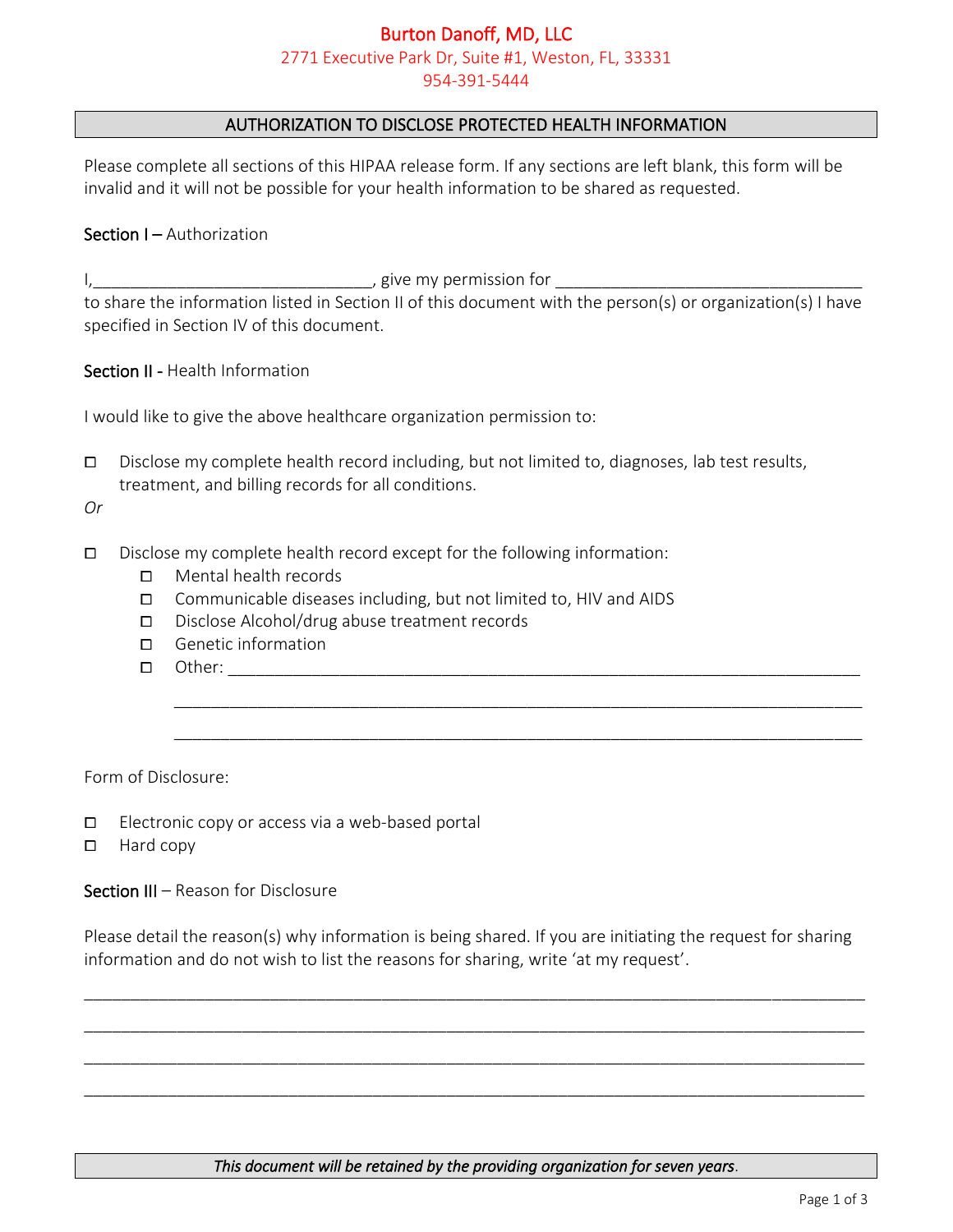## Burton Danoff, MD, LLC 2771 Executive Park Dr, Suite #1, Weston, FL, 33331 954-391-5444

## AUTHORIZATION TO DISCLOSE PROTECTED HEALTH INFORMATION

Section IV – Who Can Receive My Health Information

I give authorization for the health information detailed in section II of this document to be shared with the following individual(s) or organization(s):

| Name:         |  |
|---------------|--|
| Organization: |  |
| Address:      |  |

I understand that the person(s)/organization(s)listed above may not be covered by state/federal rules governing privacy and security of data and may be permitted to further share the information that is provided to them.

### Section V – Duration of Authorization

This authorization to share my health information is valid:

|--|--|--|

⧠ All past, present, and future periods

*Or*

*Or*

 $\Box$  The date of the signature in section VI until the following event:

I understand that I am permitted to revoke this authorization to share my health data at any time and can do so by submitting a request in writing to:

\_\_\_\_\_\_\_\_\_\_\_\_\_\_\_\_\_\_\_\_\_\_\_\_\_\_\_\_\_\_\_\_\_\_\_\_\_\_\_\_\_\_\_\_\_\_\_\_\_\_\_\_\_\_\_\_\_\_\_\_\_\_\_\_\_\_\_\_\_\_\_\_\_\_\_\_

| Name:         |  |
|---------------|--|
| Organization: |  |
| Address:      |  |

I understand that:

- In the event that my information has already been shared by the time my authorization is revoked, it may be too late to cancel permission to share my health data.
- I understand that I do not need to give any further permission for the information detailed in Section II to be shared with the person(s) or organization(s) listed in section IV.
- I understand that the failure to sign/submit this authorization or the cancellation of this authorization will not prevent me from receiving any treatment or benefits I am entitled to receive, provided this information is not required to determine if I am eligible to receive those treatments or benefits or to pay for the services I receive.